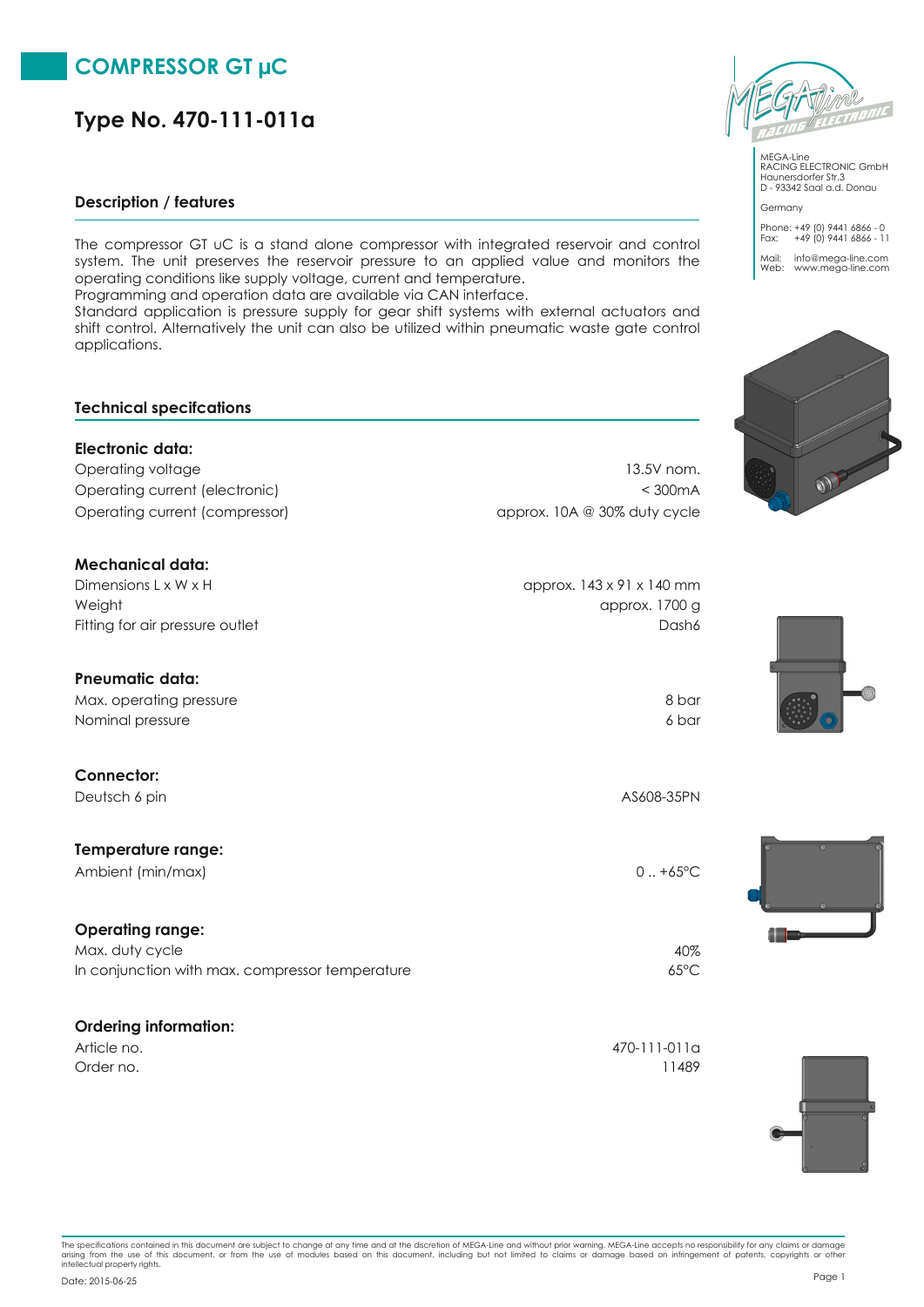

**Type No. 470-111-011a**

### **Pin assignment (electric)**

| Pin | Function   | Dia [AWG] | Type |
|-----|------------|-----------|------|
|     | $+12V$     | 22        | pwr  |
| っ   | <b>GND</b> | 22        | pwr  |
| 3   | <b>GND</b> | 22        | pwr  |
|     | CAN low    | 26        | data |
| 5   | CAN high   | 26        | data |
| 6   | $+12V$     | 22        | pwr  |

#### **Port description (pneumatic)**

| Port | Function            |       | Dimension   max.torque [Ncm] |
|------|---------------------|-------|------------------------------|
|      | Air pressure outlet | Dash6 | 200                          |



### **Attention!**



Both - compressor air inlet and pressure balance orifice must not be covered or restricted in any way!





MEGA-Line RACING ELECTRONIC GmbH Haunersdorfer Str.3 D - 93342 Saal a.d. Donau

Germany Phone: +49 (0) 9441 6866 - 0 Fax: +49 (0) 9441 6866 - 11

Mail: info@mega-line.com Web: www.mega-line.com

The specifications contained in this document are subject to change at any time and at the discretion of MEGA-Line and without prior warning. MEGA-Line accepts no responsibility for any claims or damage<br>arising from the us Page <sup>2</sup> Date: 2015-06-25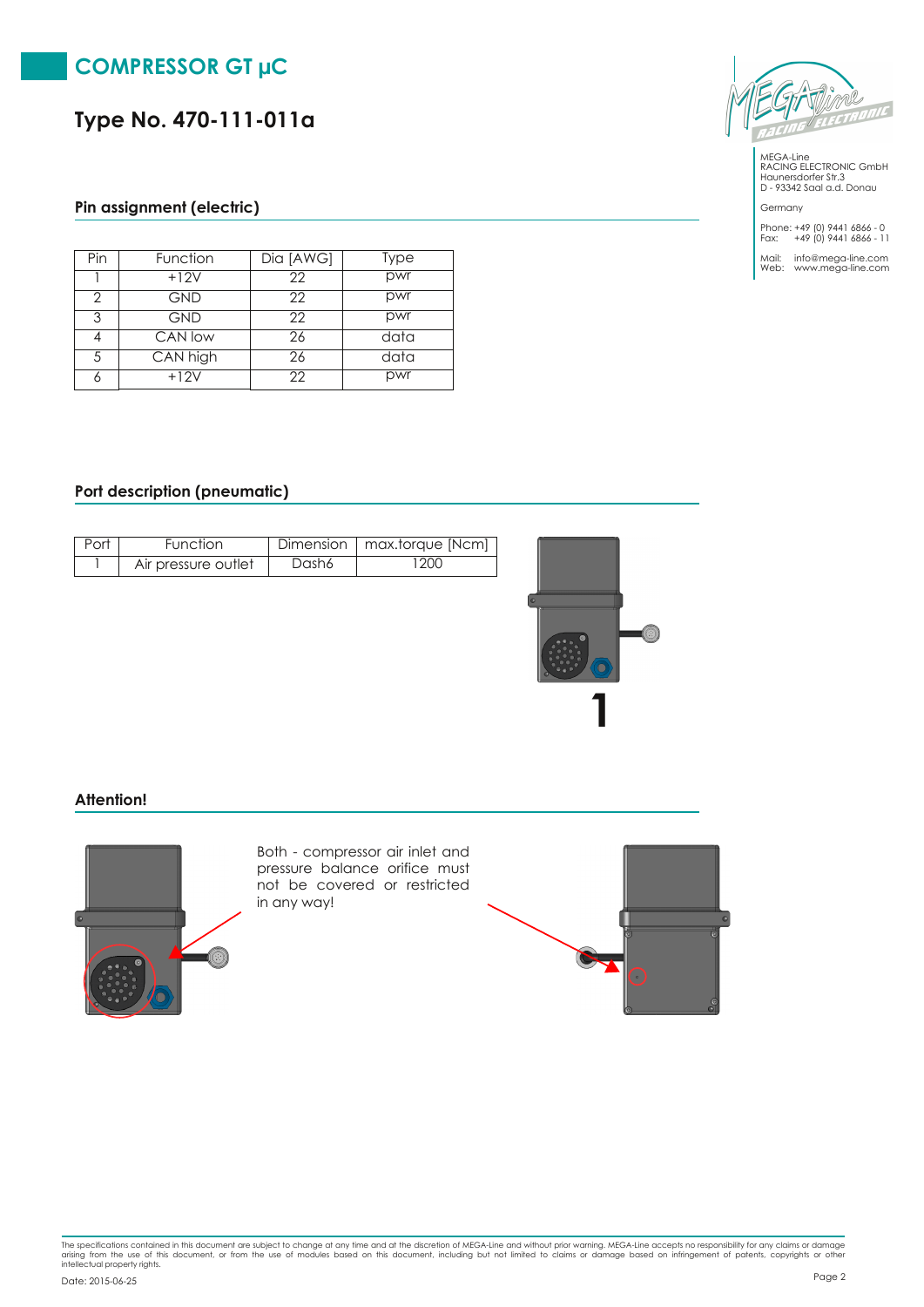

# **Type No. 470-111-011a**

### **Assembly dimensions**

 $\overline{\mathcal{P}}$ ē on both sides<br>2x M4x12<br>fastening screw<br>threads C  $78.5$ දි ◉ 74.2 bottom view 20.2 Dash 6 JIC379 ෯ € ίG





side left view



MEGA-Line RACING ELECTRONIC GmbH Haunersdorfer Str.3 D - 93342 Saal a.d. Donau

Germany Phone: +49 (0) 9441 6866 - 0 Fax: +49 (0) 9441 6866 - 11

Mail: info@mega-line.com Web: www.mega-line.com

The specifications contained in this document are subject to change at any time and at the discretion of MEGA-Line and without prior warning. MEGA-Line accepts no responsibility for any claims or damage<br>arising from the us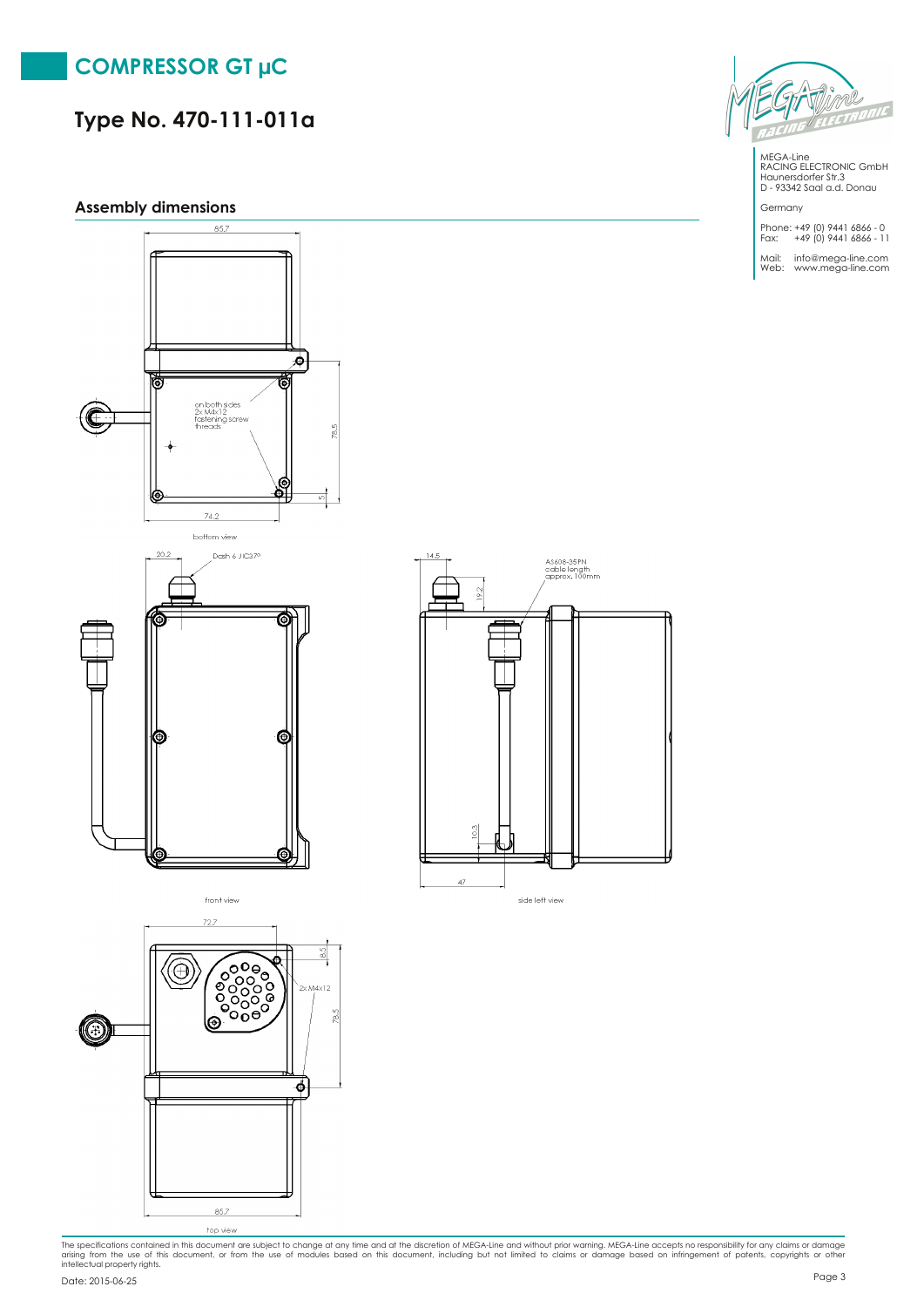# **COMPRESSOR GT µC**

# **Type No. 470-111-011a**

### **Mechanical dimensions**







The specifications contained in this document are subject to change at any time and at the discretion of MEGA-Line and without prior warning. MEGA-Line accepts no responsibility for any claims or damage<br>arising from the us



MEGA-Line RACING ELECTRONIC GmbH Haunersdorfer Str.3 D - 93342 Saal a.d. Donau

Germany Phone: +49 (0) 9441 6866 - 0 Fax: +49 (0) 9441 6866 - 11

Mail: info@mega-line.com Web: www.mega-line.com